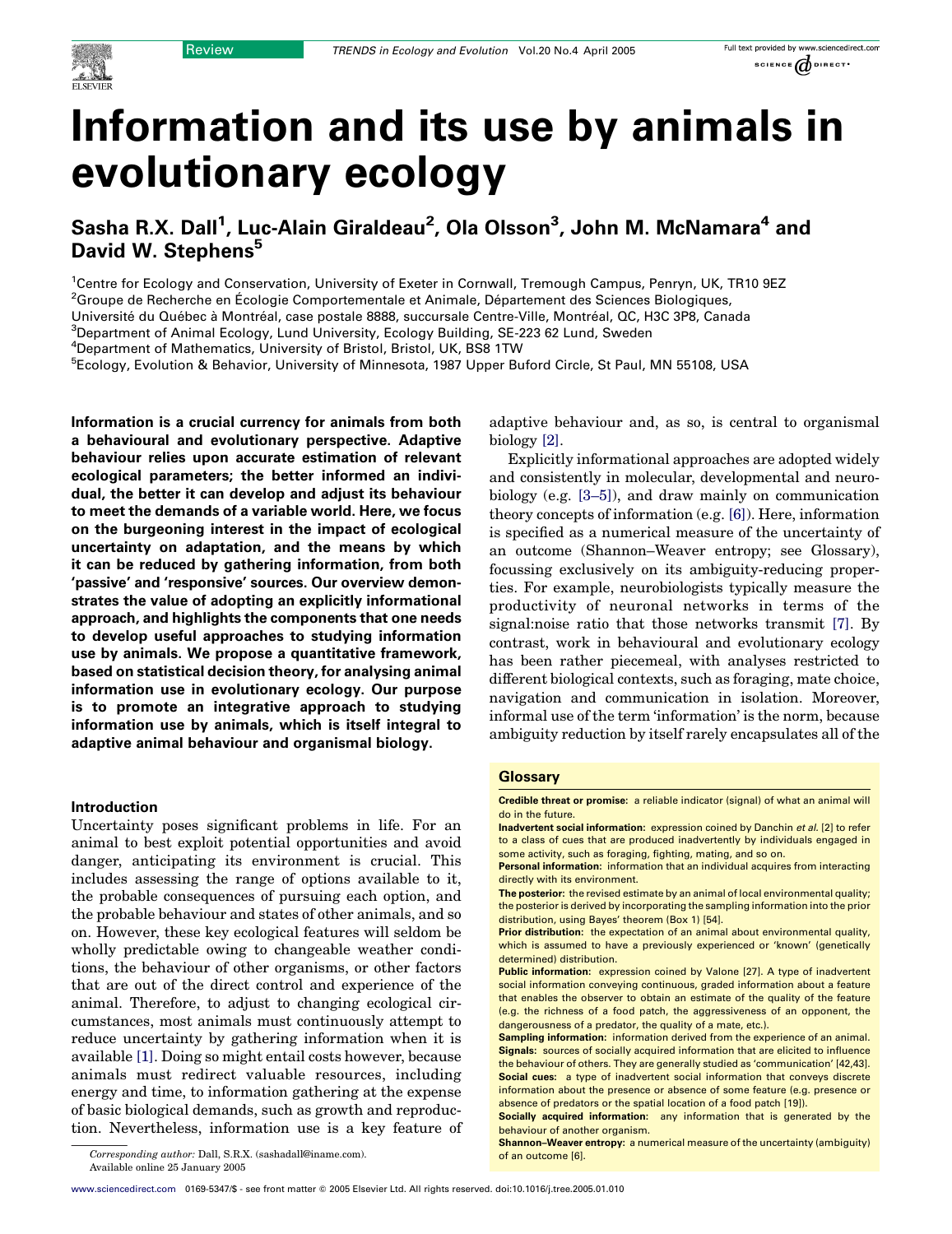important qualities of information from a whole-organism perspective [\[8\].](#page-5-0) Nevertheless, information use by animals attracts a wide range of ecological research effort, with much of this work implying that, for ambiguity reduction to be informative, it must be 'useful' to animals. However, such utility is rarely considered directly by researchers, let alone specified quantitatively and unambiguously. Following a brief overview of the potential sources of information available to animals and some consequences of their use, we sketch an explicit informational framework for analysing animal behaviour, which enables the 'usefulness' of uncertainty reduction to be specified from an evolutionarily functional perspective. In doing so, we hope to begin to unify our understanding of the evolutionary ecology of information use by animals.

There is a range of information sources available to animals. Direct interactions with the environment generate 'personal information', the sources of which often do not respond directly to the behaviour of the information gatherer. Alternatively, 'socially acquired information' [\[2\]](#page-5-0) can be obtained by observing the behaviour of other animals, which might respond actively to the behaviour of the receiver (Figure 1).

# Personal information

Personal information use is common when animals attempt to navigate within a habitat (e.g. to and from a burrow or nest) or while migrating between habitats. Animals can navigate using a wide variety of reliable environmental cues of location, such as local landmarks, the sun, the stars, the geomagnetic field, and so on [\[9\]](#page-5-0). However, studies of animal navigation typically focus on elucidating mechanisms that enable accurate orientation to such cues without explicitly considering their informational qualities from an evolutionarily functional perspective. Nevertheless, this significant body of work has been crucial in identifying a range of sensory modalities in nonhuman animals, including sensitivity to UV light, infrared light, polarized light, special odours (pheromones), magnetic fields, electric fields, ultrasonic sounds and infrasonic sounds [\[10\]](#page-5-0). Such work has also generated insights into how information is processed in animal brains and



Figure 1. The classification of potential sources of information available to an animal according to whether information is obtained via direct interactions with its environment [personal information (a)] or from observing the behaviour of others [socially acquired information (b)]. Personal information can be 'deliberately' (evolved signals) or inadvertently provided. If other animals inadvertently produce the socially acquired information, it can be further differentiated according to whether it provides discrete (social cues: e.g. presence or absence of a predator) or graded information (public information: e.g. amount of food available in a patch) to the information gatherer. Redrawn, with permission, from [\[2\].](#page-5-0)

strengthened the case for cognitive processing by nonhuman animals [\[10\]](#page-5-0).

A wide range of research effort has directly addressed the adaptive use of personal information by animals in non-navigational contexts. Much of this work has explored the consequences of uncertainty regarding food-item type and environmental quality on foraging decisions, and examined optimal sampling strategies [\[11,12\]](#page-5-0). Here, animals can use estimates of the amount of food eaten and the time taken to find it in different places to update their expectations about the location and quality of food, which they then use to make decisions about where to forage and for how long (Box 1), as well as what to eat [\[11\]](#page-5-0). Furthermore, animals can estimate their risk of mortality from predators from cues of predator activity or by the mere fact that they remain alive: the longer an animal lives, the lower its estimate of danger [\[13\]](#page-5-0). When deciding whether to mate, who to mate with or how much reproductive effort to invest in a particular breeding attempt, animals can also reduce their uncertainty by gathering personal information. Studies of female mating tactics suggest that inspecting males can improve estimates of local male availability and quality distribution, and the value of individual partners, enhancing the choices available to a female [\[14–17\]](#page-5-0). Similarly, males can improve their sperm allocation tactics by gathering information about the distribution and quality of local females [\[18\]](#page-5-0). Such research effort has established information as a crucial currency in animal decision-making and elucidated much adaptive behaviour [\[11,12\].](#page-5-0)

# Socially acquired information

In groups, animals can access socially acquired information [\[19\]](#page-5-0) (Figure 1), sometimes in the form of evolved 'signals' but often as 'inadvertent social information' generated by the activities of their companions, such as foraging or breeding [\[2\]](#page-5-0). However, although using such information often avoids the acquisition costs and 'sampling bias' associated with individual trial-anderror-based personal information, it is not always worth attempting to use it [\[20\]](#page-5-0). This is because it might not always be available if sources are misinformative or out date rapidly, or if the available socially acquired information is costly to utlize. Indeed, a growing body of evidence suggests that animals use specific strategies for allocating effort between socially acquired and personal information, particularly when they cannot be used simultaneously [\[21\]](#page-5-0).

### Inadvertent social information

Inadvertent social information encompasses 'social cues', which convey discrete information, often about the spatial location or presence or absence of features, and 'public information', which conveys graded information about the quality of features. Animals seem to use public information less frequently than they do social cues, but the literature reports an increasing number of cases of public information use in foraging, habitat and mate choice [\[22\]](#page-5-0).

Examples of social cues include the eating, fleeing and mating activities of other organisms. Eating reveals the location of food, fleeing suggests impending danger,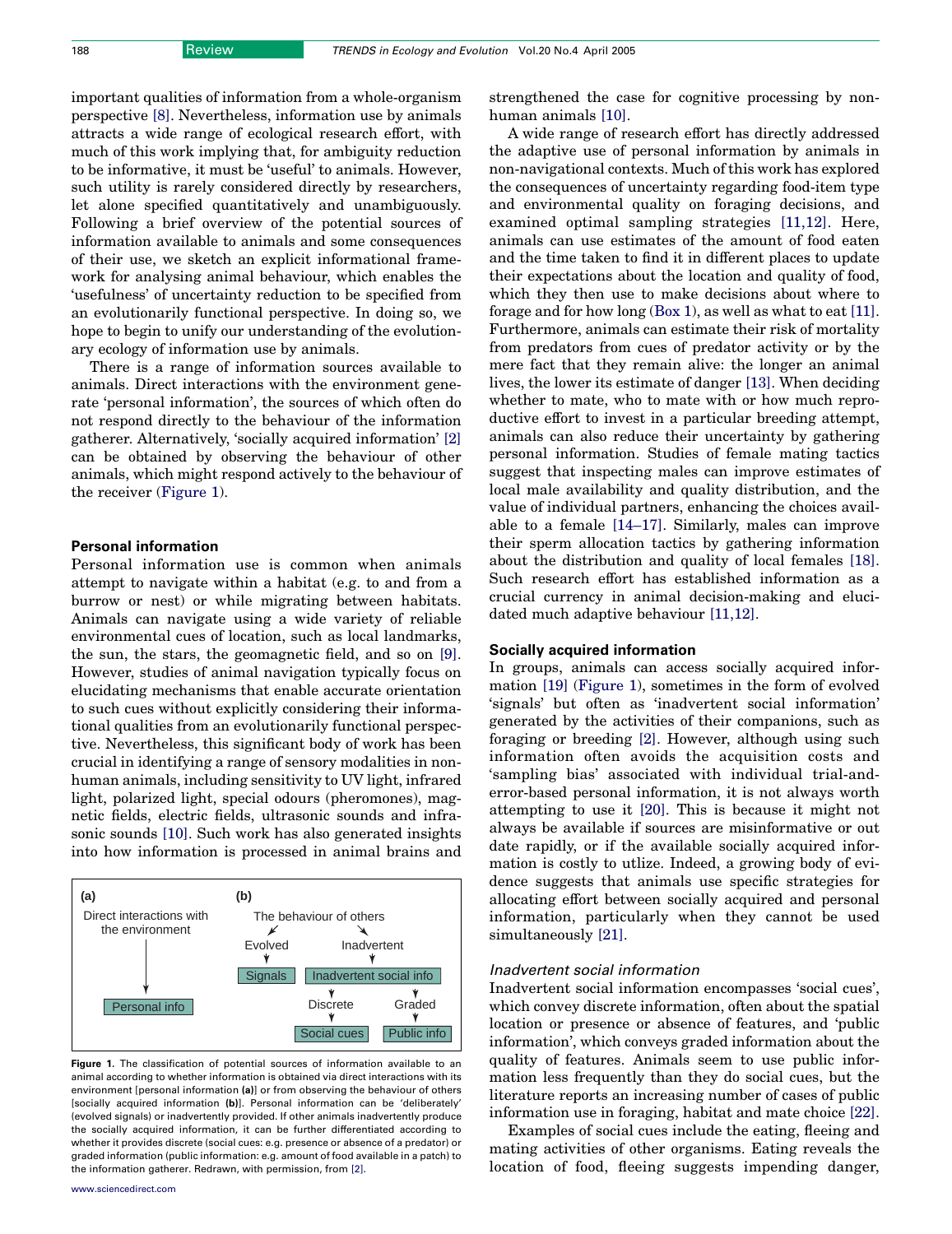### Box 1. Bayesian foraging

When analysing the optimal exploitation of a patch of food, the prior distribution is the distribution of patch qualities 'known' to the foraging animal in the environment, and the posterior is a revised patch quality distribution from which we can calculate the expected gains to the animal from continuing to forage in the patch. Furthermore, keeping track of the total time spent searching a patch and the total number of food items found during that time is often sufficient for a forager to estimate its current expected (instantaneous) intake rate [\[59\].](#page-6-0) Such sampling information should be straightforward to process for most animals; simple neural networks can utilize time and number information to produce outcomes that qualitatively match that of a Bayesian model [\[64\].](#page-6-0)

We can estimate the remaining number of prey items in a patch from sampling information if the frequency distribution of patch qualities is 'known' (Equation I):

$$
r(x, z) = \sum_{N=x}^{\infty} R(N|x, z)(N - x).
$$
 [Eqn 1]

R is the posterior probability that the patch initially contained N items, given that  $x$  items were found in the  $z$  time units spent searching [\[59,61\]](#page-6-0). When this probability is multiplied by the possible number of food items remaining  $(N-x)$ , and summed over all possibilities ( $x$  to  $\infty$ ), it results in the expected number of food items remaining, r. The instantaneous rate of intake can be calculated from the number of items remaining.

Furthermore, we can use  $x$  and  $z$  to estimate the potential intake rate, which is the expected number of prey to be found divided by the expected time until forager leaves the patch [\[57,61\]](#page-6-0). We must find this rate numerically: we pick some large final time by which the forager must leave the patch; then we work backwards to find the time,  $t<sub>n</sub>$ , that the forager should remain in the patch if it has discovered n food items. Once we know the future stopping points, we can find the potential intake rate as follows.

The posterior probability that the patch will be left at the stopping point  $(n, t_n)$ , if x items were found at time z, is (Equation II):

$$
Po(n, t_n | x, z) = \sum_{N=x}^{\infty} L(n, t_n | N, x, z) R(N | x, z)
$$
 [Eqn II]

Here,  $L(n,t_n|N,x,z)$  is the probability of leaving the patch at  $(n,t_n)$ , given that it initially contained N items [\[65\].](#page-6-0) The expected number of prey left to catch is hence (Equation III):

$$
\hat{n} = \sum_{n=x}^{\infty} (n-x) Po(n, t_n | x, z),
$$
 [Eqn III]

whereas mating indicates an acceptable sexual partner. Animals can benefit from such social cues [\[2\]](#page-5-0), especially when discriminating between alternatives is costly or difficult. It can also result in informational cascades [\[23\]](#page-5-0): sequential social cue use within a group can initiate a cascade in which the socially acquired information overrides personal information. Once initiated, individuals copy decisions blindly, usually leading to correct choices (e.g. [\[24\]](#page-5-0)), but sometimes also to errors with important population-level consequences [\[25\].](#page-5-0) Using the flight behaviour of flock mates to signify impending danger, for instance, creates valuable informational cascades when the first birds in a flock to flee an approaching predator trigger an explosive sequence of departures. Random flock departures by birds can, however, also trigger such flight cascades in the absence of any threat. Informational cascades might also occur in mate copying, and choosing roosts or colony locations [\[26\]](#page-5-0).

Public information favours group cohesion because collective information about resource quality synchronizes



Figure I. 'Bayesian foraging' on food patches among which the numbers of food items are 'clumped' in their distribution. (a) The expected instantaneous intake rate of an animal in a patch (solid curve) declines while no food is found, but jumps up every time an item is encountered (arrows). The solid circles specify the optimal stopping points: leaving a patch when the instantaneous intake rate drops to one of these maximizes the long-term intake rate, which is shown as the dashed line. (b) The expected potential intake rate (solid curve) is the expected intake rate for the remainder of the patch visit, if the forager decides to stay. To maximize the long-term intake rate (dashed line), the patches should be left when the potential intake rate drops to the long-term rate – at the stopping points (solid circles). Thus, the instantaneous intake rate is always less than the long-term rate at the stopping points (when the potential intake rate equals the long-term rate). The distribution of prey among patches used here is a negative binomial with a mean of 6 and variance of 42.

and the expected remaining search time is (Equation IV):

$$
\hat{t} = \sum_{n=x}^{\infty} (t_n - z) Po(n, t_n | x, z).
$$
 [Eqn IV]

The potential intake rate at point  $(x, z)$  is thus (Equation V):

$$
\Pi(x, z) = \frac{\hat{n}}{\hat{t}}.
$$
 [Eqn V]

Interestingly, if the food distribution among patches follows a clumped distribution (Figure I), the instantaneous intake rate is not constant at optimal patch departure, but increases with search time. This result might appear to contradict simpler patch use models [\[11,59\]](#page-5-0), but is explained by the correct analysis of information use using statistical decision theory; it is the potential intake rate of an animal that determines optimal patch departure when it forages in a Bayesian manner [\[61\].](#page-6-0)

patch departures [\[27\],](#page-5-0) enables rapid learning of local habitat depletion [\[28,29\]](#page-5-0) and estimation of habitat or breeding colony quality [\[30\].](#page-5-0) Observing the number of offspring fledged from various colonies, for instance, can inform the settlement decision made the following year. For mate choice, public information is valuable when discriminating between mates is costly or difficult [\[31\]](#page-5-0). Nevertheless, the informational advantage of joining a group hinges on whether its members simultaneously collect socially acquired and personal information [\[26\]](#page-5-0). However, because processing graded information is relatively demanding [\[22,32\],](#page-5-0) sensory or cognitive constraints are likely to limit the concurrent collection of public and personal information [\[33\]](#page-5-0) and individuals might specialize on either type of information use [\[34\].](#page-5-0) This would produce negative frequency dependence in the value of public information; the more individuals collect it, the fewer produce exploitable information [\[27,35\]](#page-5-0) (i.e. a producer– scrounger game [\[36\]](#page-5-0)). With incompatibility of information type collected, therefore, we expect an equilibrium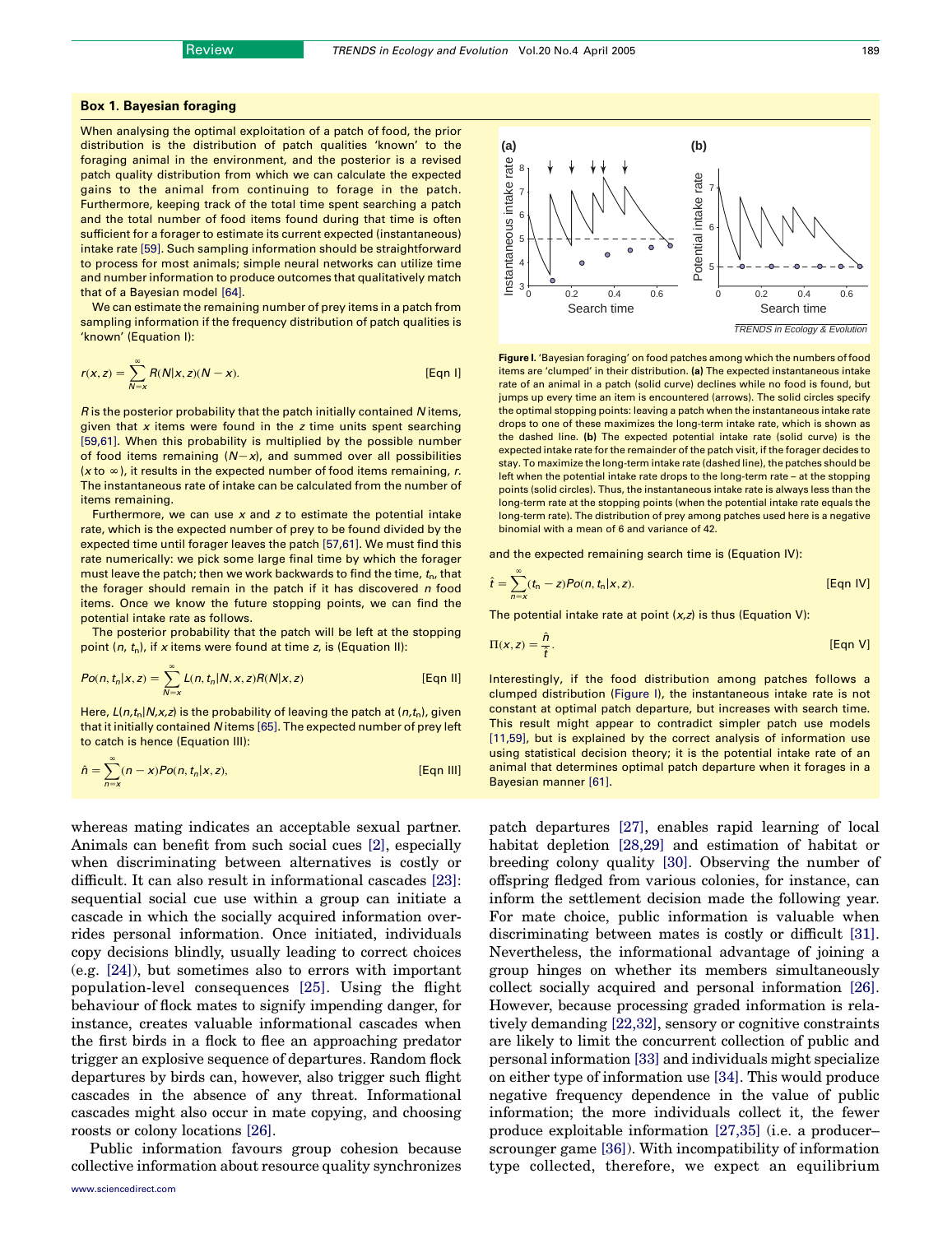combination of public information producers and users (scroungers) at which neither does better than the other: a mixed evolutionarily stable strategy (ESS) [\[37\]](#page-5-0). So, simply documenting public information use in groups does not mean that there are informational advantages to group membership; one also needs to demonstrate that animals can collect personal and public information concurrently. Nevertheless, public information use can also give rise to behavioural traditions with important evolutionary consequences, for instance establishing breeding colonies or mating preferences [\[2\]](#page-5-0). Furthermore, group foraging in social insects is attracting considerable attention, focussed on how individual foragers can pool public information so that the colony can exploit resources more efficiently [\[38–41\].](#page-6-0)

# **Signals**

Many studies address the active exchange of information between animals. Two contrasting bodies of work have developed, one emphasizing the requirements for efficient communication in the presence of noise [\[42\],](#page-6-0) the other the incentive for deceit (misinformation) and the strategic requirements for the maintenance of reliable information transfer [\[43\]](#page-6-0). Furthermore, when a system is at a signalling equilibrium, where neither signaller nor receiver can gain by changing their behaviour unilaterally, information is always advantageous to both provide and receive on average; nevertheless, receivers can be disadvantaged by responding to signals under some of the conditions at which the equilibrium persists [\[44\]](#page-6-0). This offers animals interesting possibilities for the strategic manipulation of social partners using information.

Consider two parents caring for their dependent offspring. Each would prefer that its partner care for the young, to avoid the costs of parental care and gain remating opportunities with other partners. If the male chooses whether to care before the female can, he can force the female to care by deserting. The female is disadvantaged here because she must respond to the action of the male, whereas the male is not so constrained. But, it is not the temporal order that is crucial to the outcome of parental conflict; rather it is the fact that the male has been able to inform the female reliably about what he will do. This puts her at a disadvantage because, once she knows the male will desert, it is in her best interests to care [\[45\]](#page-6-0).

This example shows that it might benefit an individual to indicate its actions reliably [\[46,47\]](#page-6-0); the male can do this by deserting first. The female could attempt to force the male to care by threatening to desert whatever he does. But, because it would not be in her best interests to desert if he has already done so, her threat is not credible [\[45\]](#page-6-0). So how can an individual produce a credible threat or promise? One idea [\[45\]](#page-6-0) is that an individual can do so by limiting its feasible choices and handicapping itself. For example, our female could handicap herself by lowering her energy reserves so that she risks starvation if she cares alone. Then, even if the male chooses first, his knowledge (that the best action of the female is to desert if he deserts) forces him to care [\[48\]](#page-6-0). Indeed, it has been

suggested that females sometimes force males to care by producing more young than they can care for alone [\[49\].](#page-6-0)

Our example assumes that the female will always take the best action given her circumstances. To always behave optimally, however, requires unlimited behavioural flexibility. Instead, many organisms follow rules, based on neural and hormonal mechanisms, which limit their flexibility. For example, an angry person might retaliate when provoked, even if it is not in their best interests to do so. Thus, emotional states can act as credible threats or promises [\[47\]](#page-6-0). Of course, it would be beneficial to fake emotions persuasively, convincing an opponent of commitment to a particular action, while being able to take another action if necessary. But, such deception might be difficult to achieve, or it might not be in the long-term interests of the individual. With rules based on mechanisms, animals also have consistent ways of behaving (i.e. personalities or behavioural syndromes [\[45,50–52\]](#page-6-0)). Consistency enables interacting individuals to infer future behaviour from the past, so that animals are able to make credible threats or promises, and altering how researchers must think about solutions to evolutionary games [\[45\].](#page-6-0)

# Information use from an evolutionary perspective

Our brief overview illustrates that information implies utility as well as uncertainty reduction when its use by animals is analysed [\[53\].](#page-6-0) In other words, Shannon–Weaver entropy [\[6\]](#page-5-0) and other ideas that focus on the simple reduction of ambiguity do not suffice in organismal biology. Instead, we advocate an explicit framework based on statistical decision theory [\[54\],](#page-6-0) within which biologists can explore information and its use by animals rigorously to generate quantitative predictions about adaptive behaviour.

### A statistical decision theory framework

The statistical decision theory approach ([Figure 2\)](#page-4-0) involves three main elements [\[54\]:](#page-6-0)

†Priors and posteriors The prior distribution represents what is knowable about the world to an animal without specific experience. A prior might be genetically determined or based on acquired experience; and static or updated during the lifetime of the animal (continuously or at 'sensitive' periods during development). In fact, we can think of genomes as priors set by the 'experience' of a lineage of ecologically important factors over its evolutionary history [\[55\].](#page-6-0) If the animal discovers something about a particular aspect of its environment, this discovery transforms the prior distribution into a posterior distribution via Bayes' theorem [\[54\].](#page-6-0)

†Sampling information (via information channels) For an information problem to exist, an animal needs some way of discovering things that will update the prior to a posterior. Most combinations of sensory, cognitive and physiological processes can be involved; any environmental change that induces a change in a receiver (e.g. consuming prey, observing a neighbour fleeing, mating, etc.) can generate a posterior. Indeed, such changes need not result from sensory stimulation nor involve cognition; determining alternative traits genetically can be regarded as using local gene frequencies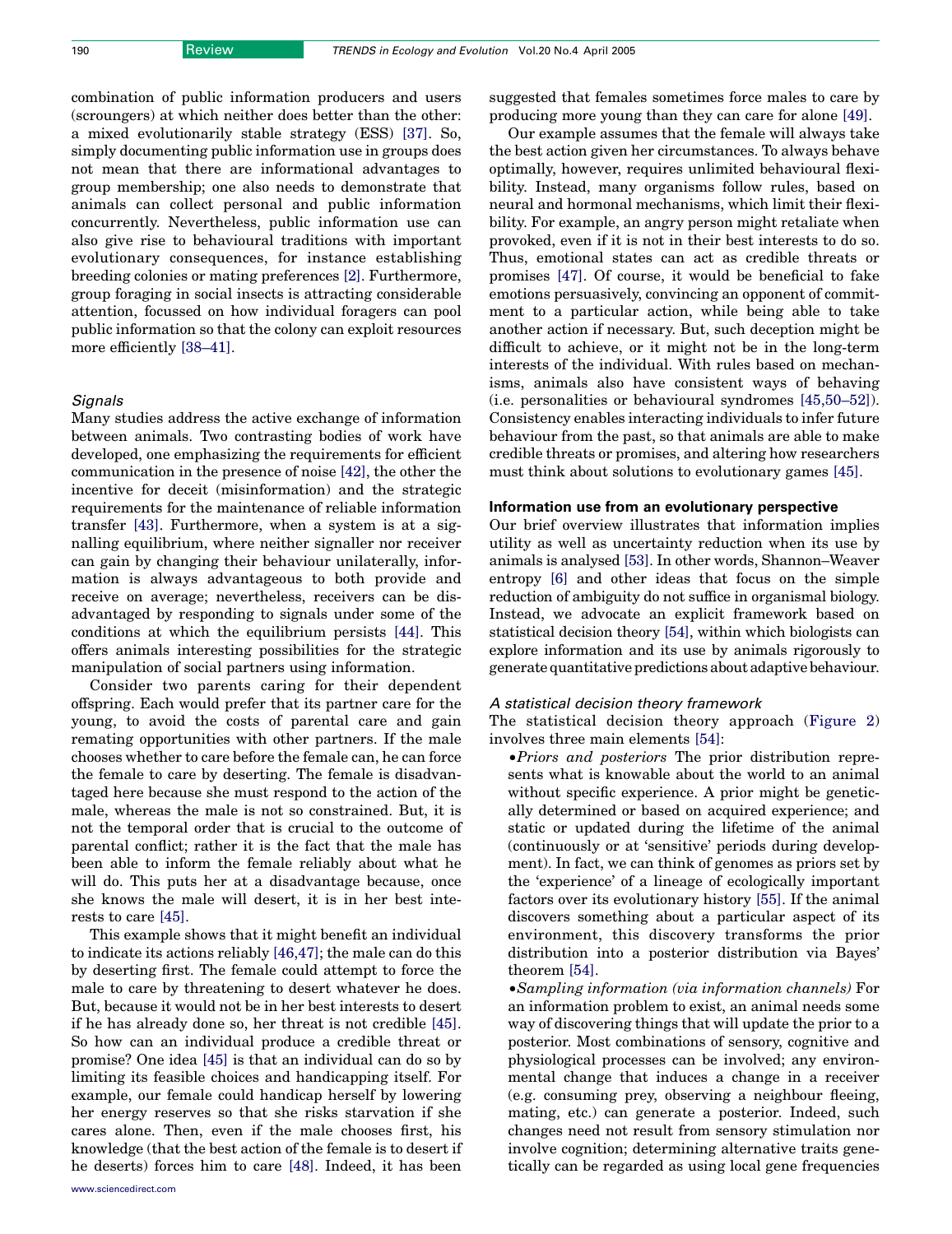<span id="page-4-0"></span>

Figure 2. The statistical decision theory approach for analysing animal information use via a single information channel. The prior distribution of an animal represents its 'knowledge' about the probabilities of potential outcomes. This can come from previous experience or be genetically determined. For an information problem to exist the animal must have some way of reducing its uncertainty about outcomes by gathering information, usually at a cost. If it gathers information, its prior can be transformed into a posterior distribution using Bayes' theorem [\[54\]](#page-6-0). An animal should gather information via the channel in question if the value of its optimal actions once it has reduced its uncertainty about potential outcomes, accounting for the cost of gathering the information, exceeds the value of its optimal actions without the information. Many real information problems will have multiple posteriors because there should be multiple potential outcomes of one's information gathering efforts.

as information about prevailing conditions (O. Leimar, unpublished data).

†Information and action The information represented by the posterior distribution is valuable because it influences the actions of the animal. In a well formulated model, we can calculate the optimal action and the fitness consequences of any given posterior distribution; ultimately, for environmentally induced changes to have informational value, the posterior must change the functioning of an organism in an evolutionarily relevant manner [\[8\]](#page-5-0).

When we have clearly specified these three pieces of the problem, we can ask several sorts of question. If the animal can obtain or provide information via two possible sources (channels), which is better? How much would the decision maker pay for information? Is there an optimal strategy for information acquisition? And so on. In this approach, information is not valuable merely as an academic abstraction, but also because it changes actions and improves performance. Although the ideas of prior and posterior distributions are general, the problems of how animals obtain information and the connection between information and action can be quite parochial. An animal might obtain information about mates differently from the way in which it obtains information about foraging patches. Statistical decision theory is a framework for thinking about information problems, rather than a body of cut-and-dried results. But even this simple framework can become complicated. For example, prior distributions can change over time (e.g. seasonally), so that remembered information is no longer valid and the prior must be updated continuously [\[56\].](#page-6-0) Furthermore, statistical

decision theory illustrates how the 'worldview' of an animal can restrict its ability to respond to local conditions. For instance, if the ancestors of an animal never encountered aerial predators (e.g. its prior expectation of danger from above is zero), it might never learn to be wary of 'open sky; if its prior is zero then its posterior will always be zero no matter how compelling the evidence to the contrary.

Box 1 illustrates how statistical decision theory can be used to analyse animal foraging behaviour. Indeed, we can readily apply statistical decision theory to analysing the use of information by animals in any context. In addition to its extensive application in foraging contexts [\[57–62\]](#page-6-0), this approach has been applied to understanding information use in mating tactics, signalling and antipredator behaviour [\[13–17,44\]](#page-5-0). Furthermore, it should be possible to analyse the relative informational value of different cues of location used to navigate by. For example, we could specify the prior expectation of animal about the distance 'home' in the absence of the use of a particular landmark array (e.g. based on 'dead reckoning' or path integration [\[9\]](#page-5-0)). The change in expected travel distance as a result of attending to the landmarks would then offer a measure of the navigational value of their use. Similar applications are also possible when analysing the provision and gathering of socially acquired information. For information provision, individuals might actively provide sampling information (e.g. be consistent) if it induces favourable changes in the behaviour of others (the posterior). Box 2 lists some outstanding research questions suggested by an informational approach based on statistical decision theory.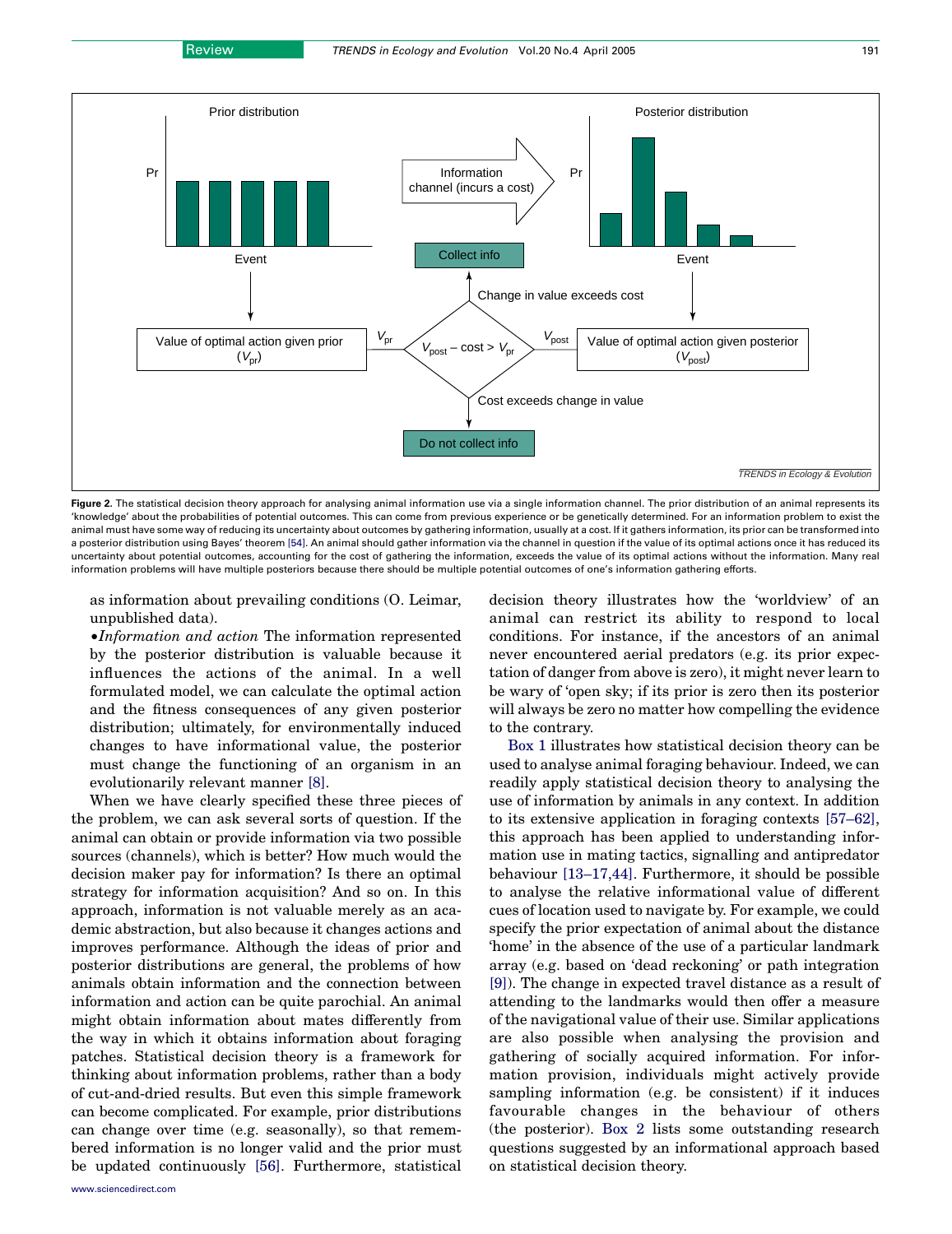#### <span id="page-5-0"></span>Box 2. Outstanding informational questions

† What is the scope for self-assessment during mate choice?

† How do females integrate multiple sources of information (e.g. their own assessments of mate value and the choices made by others; i.e. mate choice copying)?

• What is the impact of uncertainty on the strength of sexual selection?

• How do insights from the study of communication integrate into discussions of information acquisition and use?

• Can we predict which cues animals should attend to if they are maximizing their fitness?

• When are posteriors produced by inadvertent social information more valuable than those produced by personal information and signals?

• To what extent is the concurrent collection of inadvertent social information and personal information constrained (sensory versus cognitive versus strategic incompatibilities)?

• To what extent does culture arising from public information constrain evolution?

† When does self-handicapping offer net advantages in social interactions and how often do animals do this?

**• Given that insuring against uncertainty is always an option, how** does this affect the costs and value of information use?

# Concluding remarks

Information use by animals is key to their adaptive behaviour. Thus, its analysis is central to organismal biology. Nevertheless, evolutionary and behavioural ecologists do not adopt consistent, rigorous concepts of information, let alone apply explicit frameworks to generate informational hypotheses about adaptive animal behaviour. Statistical decision theory offers such a framework for specific naturally occurring decision problems, and fits nicely with the intellectual traditions of evolutionary and behavioural ecology. Its emphasis on how information is used contrasts sharply with ideas about information based on measures of ambiguity (e.g. Shannon–Weaver entropy [6]), which often give the impression that ambiguity reduction is valuable per se. Nevertheless, we can readily incorporate quantitative elements of such approaches within statistical decision theory (e.g. using 'bits' as units of sampling information). We feel, therefore, that statistical decision theory presents an ideal framework for generating testable hypotheses about the use of information by animals that are 'explicit, quantitative and uncompromising' [\[63\]](#page-6-0), which is fundamental to any scientific enterprise.

#### Acknowledgements

We thank Joel Brown, Mike Cant, Rufus Johnstone, Michael Lachmann and Barney Luttbeg for helpful discussions. The article was greatly improved by comments from three anonymous referees. S.R.X.D. was funded by the Natural Environmental Research Council (grant NER/A/S/2002/00898 to R.A. Johnstone).

#### References

- 1 Dall, S.R.X. and Johnstone, R.A. (2002) Managing uncertainty: information and insurance under the risk of starvation. Philos. Trans. R. Soc. Lond. Ser. B 357, 1519–1526
- 2 Danchin, E. et al. (2004) Public information: from noisy neighbors to cultural evolution. Science 305, 487–491
- 3 Douglass, J.K. et al. (1993) Noise enhancement of informationtransfer in crayfish mechanoreceptors by stochastic resonance. Nature 365, 337–340
- 4 Maynard Smith, J. (1999) The idea of information in biology. Q. Rev. Biol. 74, 395–400
- 5 Maynard Smith, J. (2000) The concept of information in biology. Philos. Sci. 67, 177–194
- 6 Shannon, C.E. and Weaver, W. (1949) The Mathematical Theory of Communication, University of Illinois Press
- 7 Laughlin, S.B. et al. (1998) The metabolic cost of neural information. Nat. Neurosci. 1, 36–40
- 8 Stephens, D.W. (1989) Variance and the value of information. Am. Nat. 134, 128–140
- 9 Grocott, D.F.H. (2003) Maps in mind how animals get home? J. Nav. 56, 1–14
- 10 Gould, J.L. (2004) Animal navigation. Curr. Biol. 14, R221–R224
- 11 Stephens, D.W. and Krebs, J.R. (1987) Foraging Theory, Princeton University Press
- 12 Real, L.A. (1992) Information processing and the evolutionary ecology of cognitive architecture. Am. Nat. 140, S108–S145
- 13 Welton, N.J. et al. (2003) Assessing predation risk: optimal behaviour and rules of thumb. Theor. Popul. Biol. 64, 417–430
- 14 Dombrovsky, Y. and Perrin, N. (1994) On adaptive search and optimal stopping in sequential mate choice. Am. Nat. 144, 355–361
- 15 Getty, T. (1996) Mate selection by repeated inspection: more on pied flycatchers. Anim. Behav. 51, 739–745
- 16 Luttbeg, B. (1996) A comparative Bayes tactic for mate assessment and choice. Behav. Ecol. 7, 451–460
- 17 Mazalov, V. et al. (1996) Adaptive search and information updating in sequential mate choice. Am. Nat. 148, 123–137
- 18 Galvani, A. and Johnstone, R.A. (1998) Sperm allocation in an uncertain world. Behav. Ecol. Sociobiol. 44, 161–168
- 19 Galef, B.G., Jr. and Giraldeau, L.A. (2001) Social influences on foraging in vertebrates: causal mechanisms and adaptive functions. Anim. Behav. 61, 3–15
- 20 Boyd, R. and Richerson, P.J. (1985) Culture and the Evolutionary Process, University of Chicago Press
- 21 Laland, K.N. (2004) Social learning strategies. Learn. Behav. 32, 4–14
- 22 Valone, T.J. and Templeton, J.J. (2002) Public information for the assessment of quality: a widespread social phenomenon. Philos. Trans. R. Soc. Lond. Ser. B 357, 1549–1557
- 23 Bikhchandani, S. et al. (1992) A theory of fads, fashion, custom, and cultural changes as informational cascades. J. Polit. Econ. 100, 992–1026
- 24 Simons, A.M. (2004) Many wrongs: the advantage of group navigation. Trends Ecol. Evol. 19, 453–455
- 25 Beauchamp, G. et al. (1997) Influence of conspecific attraction on the spatial distribution of learning foragers in a patchy habitat. J. Anim. Ecol. 66, 671–682
- 26 Giraldeau, L.A. et al. (2002) Potential disadvantages of using socially acquired information. Philos. Trans. R. Soc. Lond. Ser. B 357, 1559–1566
- 27 Valone, T.J. (1989) Group foraging, public information, and patch estimation. Oikos 56, 357–363
- 28 Templeton, J.J. and Giraldeau, L.A. (1996) Vicarious sampling: the use of personal and public information by starlings foraging in a simple patchy environment. Behav. Ecol. Sociobiol. 38, 105–114
- 29 Templeton, J.J. and Giraldeau, L.A. (1995) Patch assessment in foraging flocks of European starlings: evidence for the use of public information. Behav. Ecol. 6, 65–72
- 30 Doligez, B.E. et al. (2002) Public information and breeding habitat selection in a wild bird population. Science 297, 1168–1170
- 31 Gibson, R.M. and Höglund, J. (1992) Copying and sexual selection. Trends Ecol. Evol. 7, 229–232
- 32 Dukas, R. (2002) Behavioural and ecological consequences of limited attention. Philos. Trans. R. Soc. Lond. Ser. B 357, 1539–1547
- 33 Coolen, I. et al. (2001) Head position as an indicator of producer and scrounger tactics in a ground-feeding bird. Anim. Behav. 61, 895–903
- 34 Krebs, J.R. and Inman, A.J. (1992) Learning and foraging: individuals, groups and populations. Am. Nat. 140, S63–S84
- 35 Kameda, T. and Nakanishi, D. (2003) Does social/cultural learning increase human adaptability? Rogers's question revisited. Evol. Human Behav. 24, 242–260
- 36 Barnard, C.J. and Sibly, R.M. (1981) Producers and scroungers a general model and its application to captive flocks of house sparrows Passer domesticus. Anim. Behav. 29, 543–550
- 37 Maynard Smith, J. (1984) Game theory and the evolution of behaviour. Behav. Brain Sci. 7, 95–125